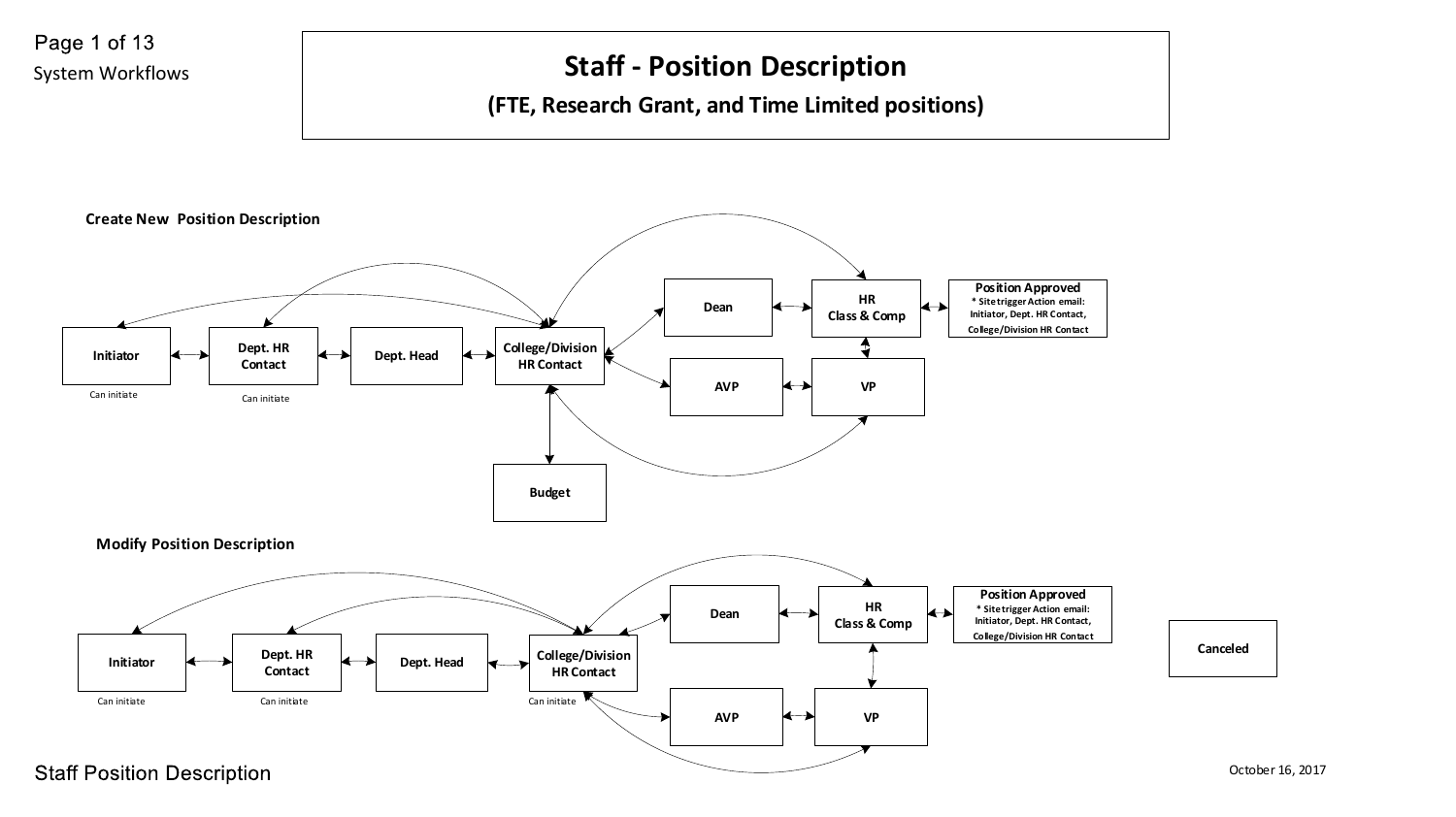# **Staff Posting**

**(FTE, Research Grant, and Time Limited positions)**

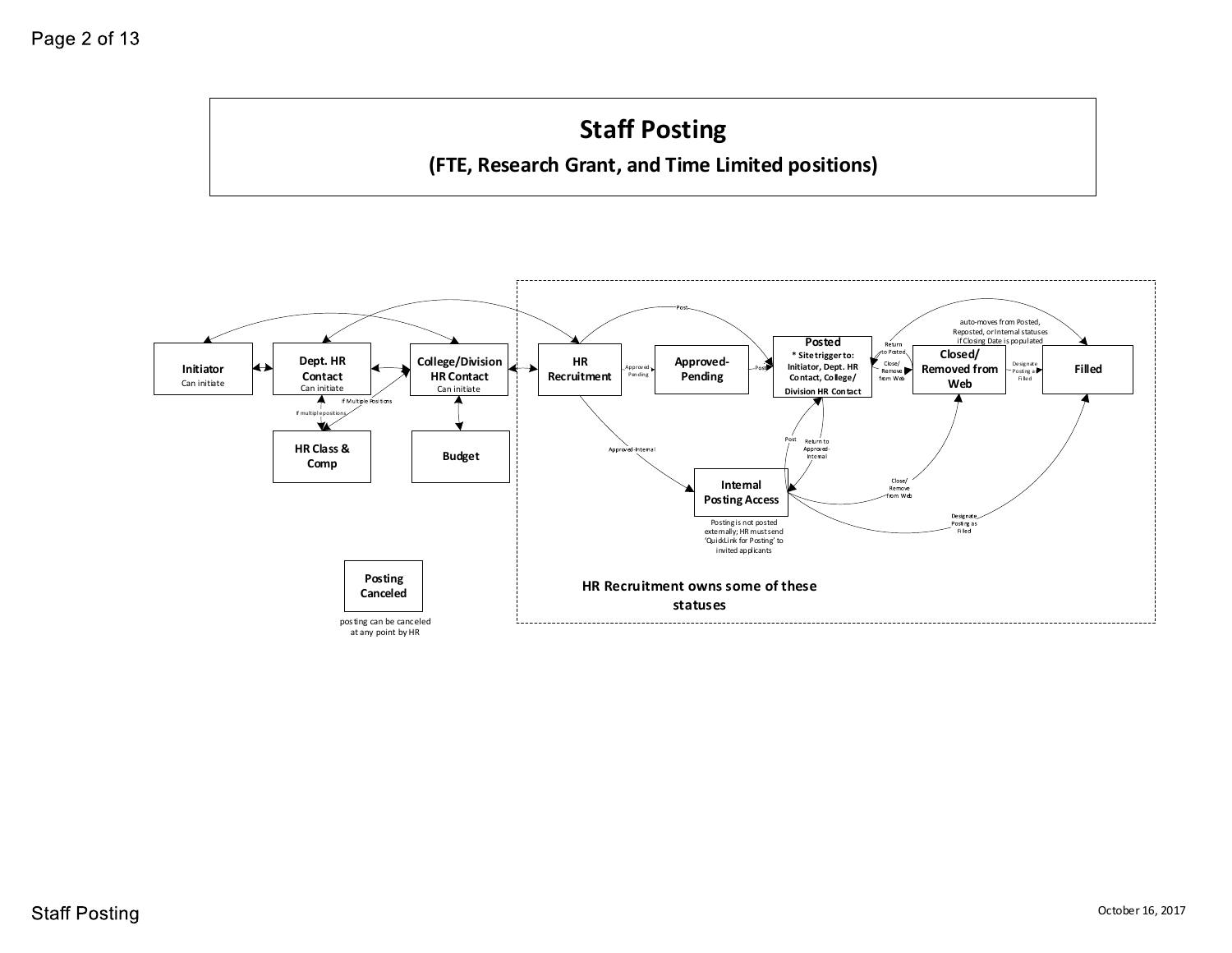## **Staff Applicant Process and Hiring Proposal**

**(FTE, Research Grant, and Time Limited positions)**

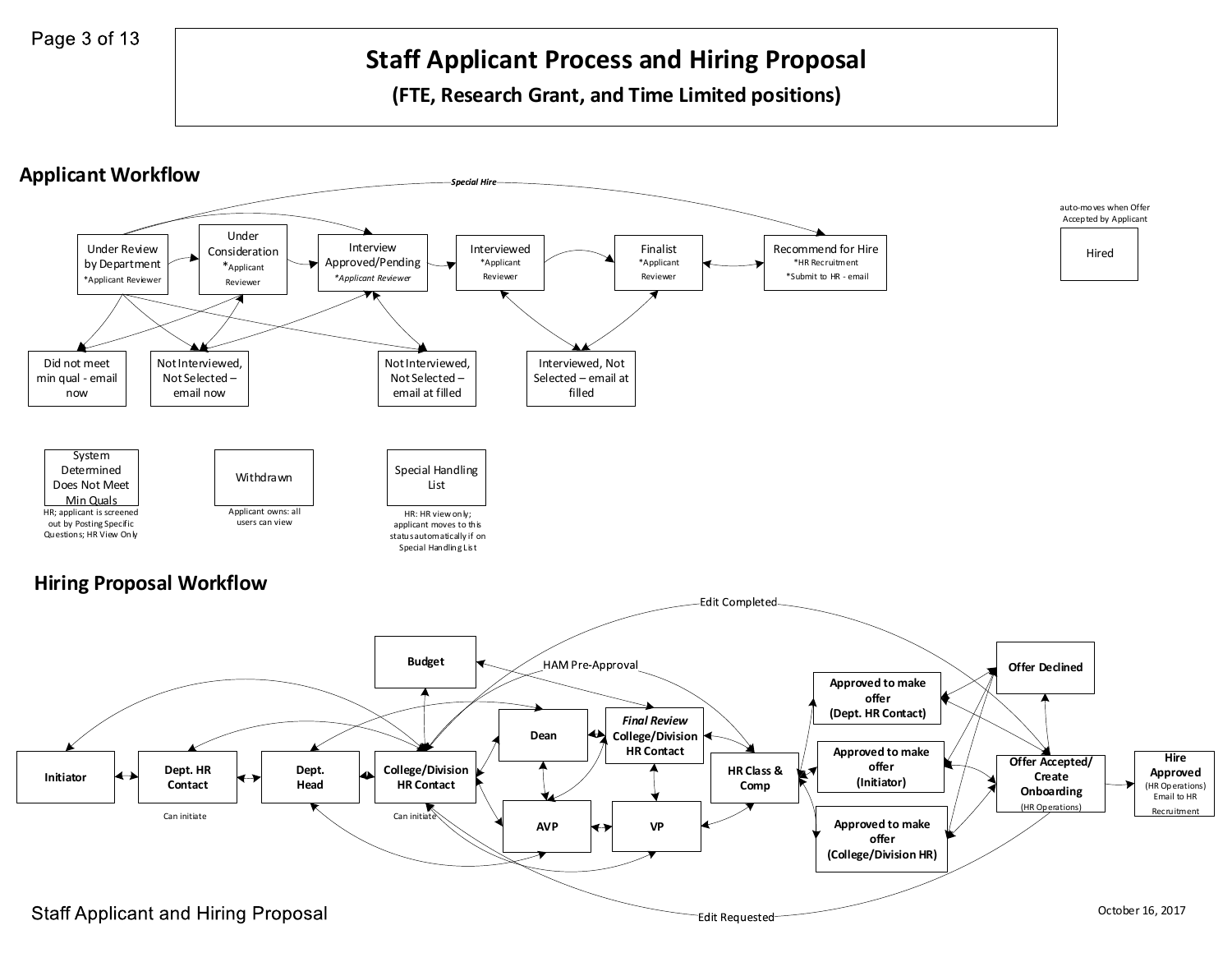## **Faculty - Position Description**

#### **(Research Grant and Time Limited positions only)**

**Create New & Modify Position Description**



**Canceled**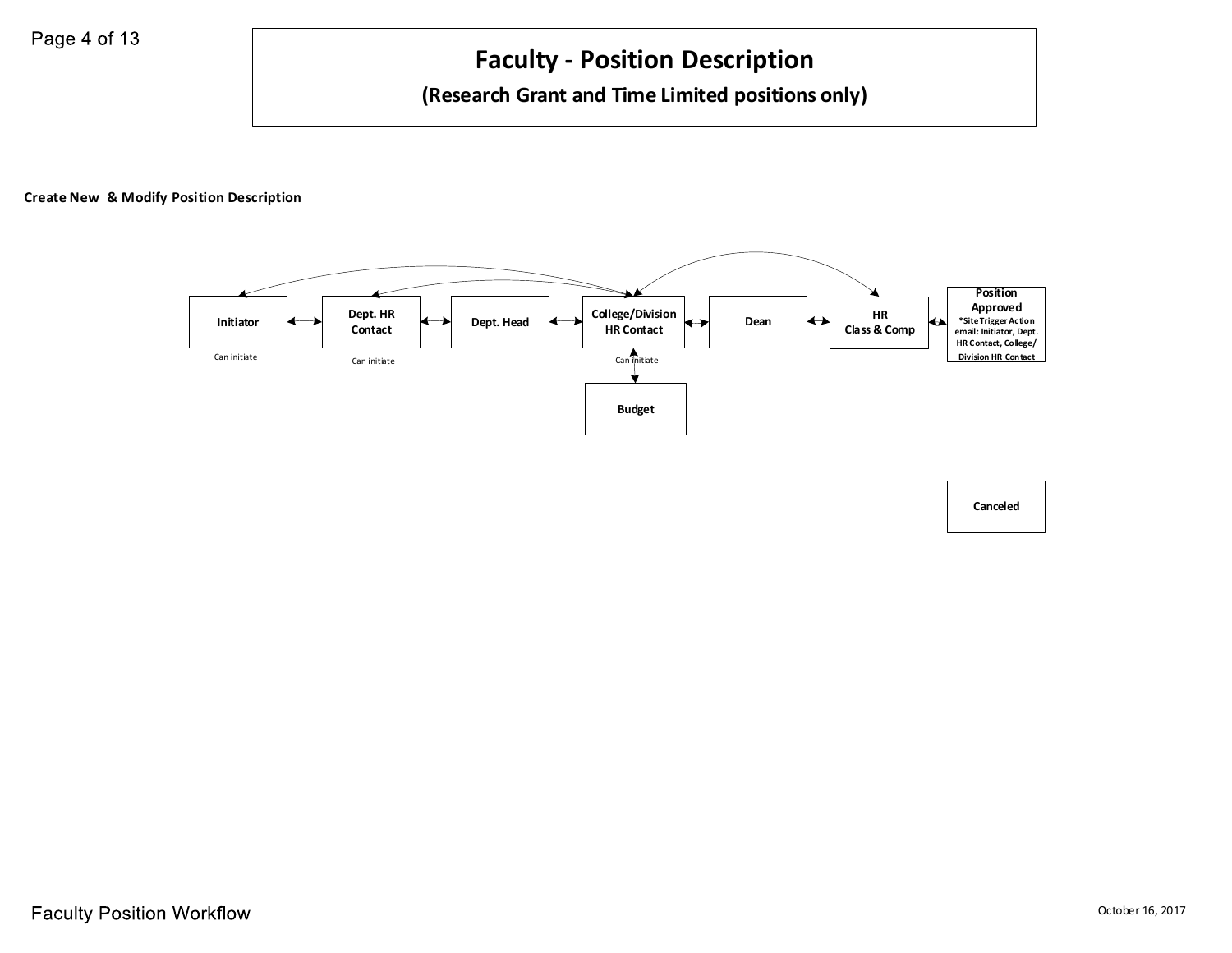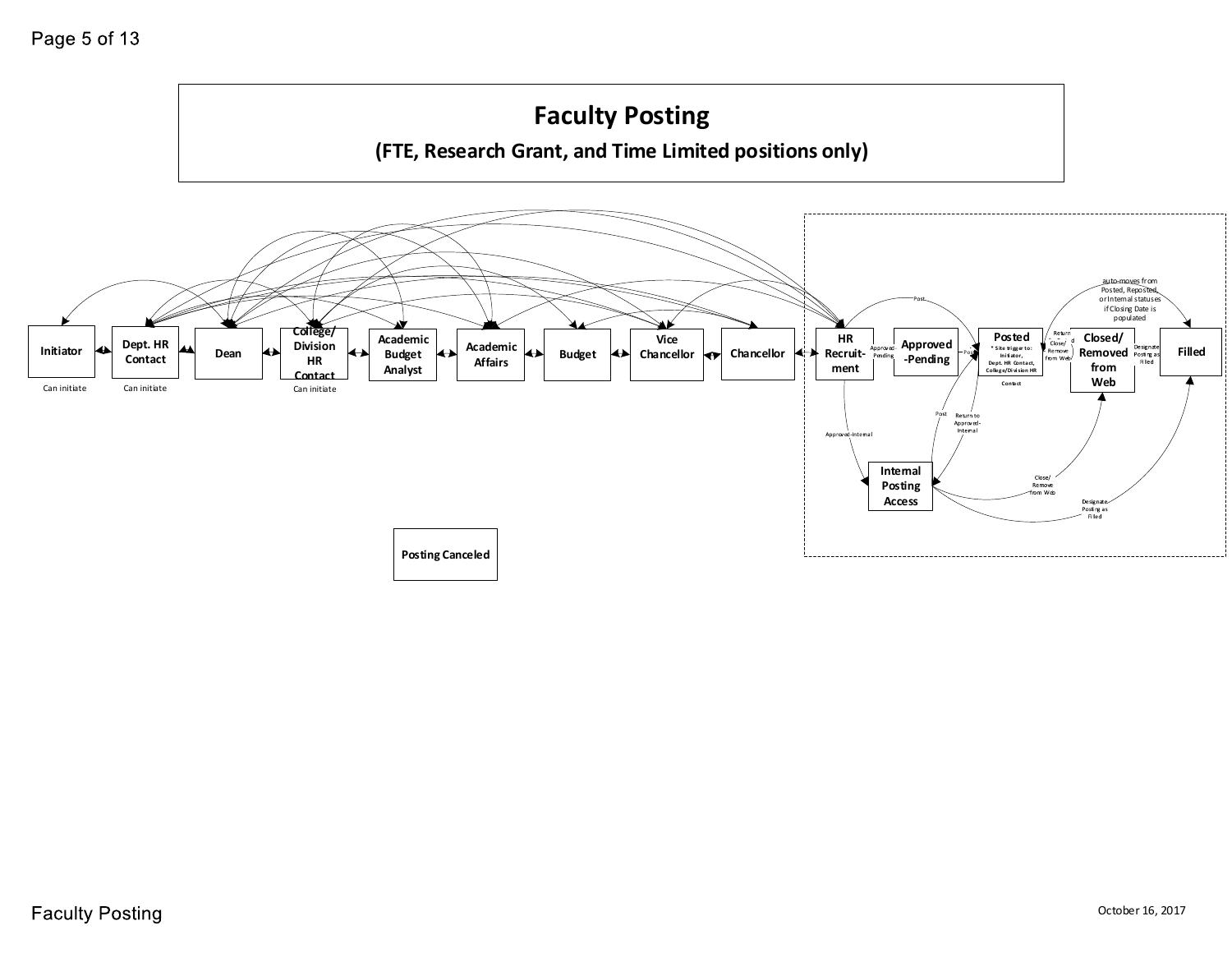#### Page 6 of 13

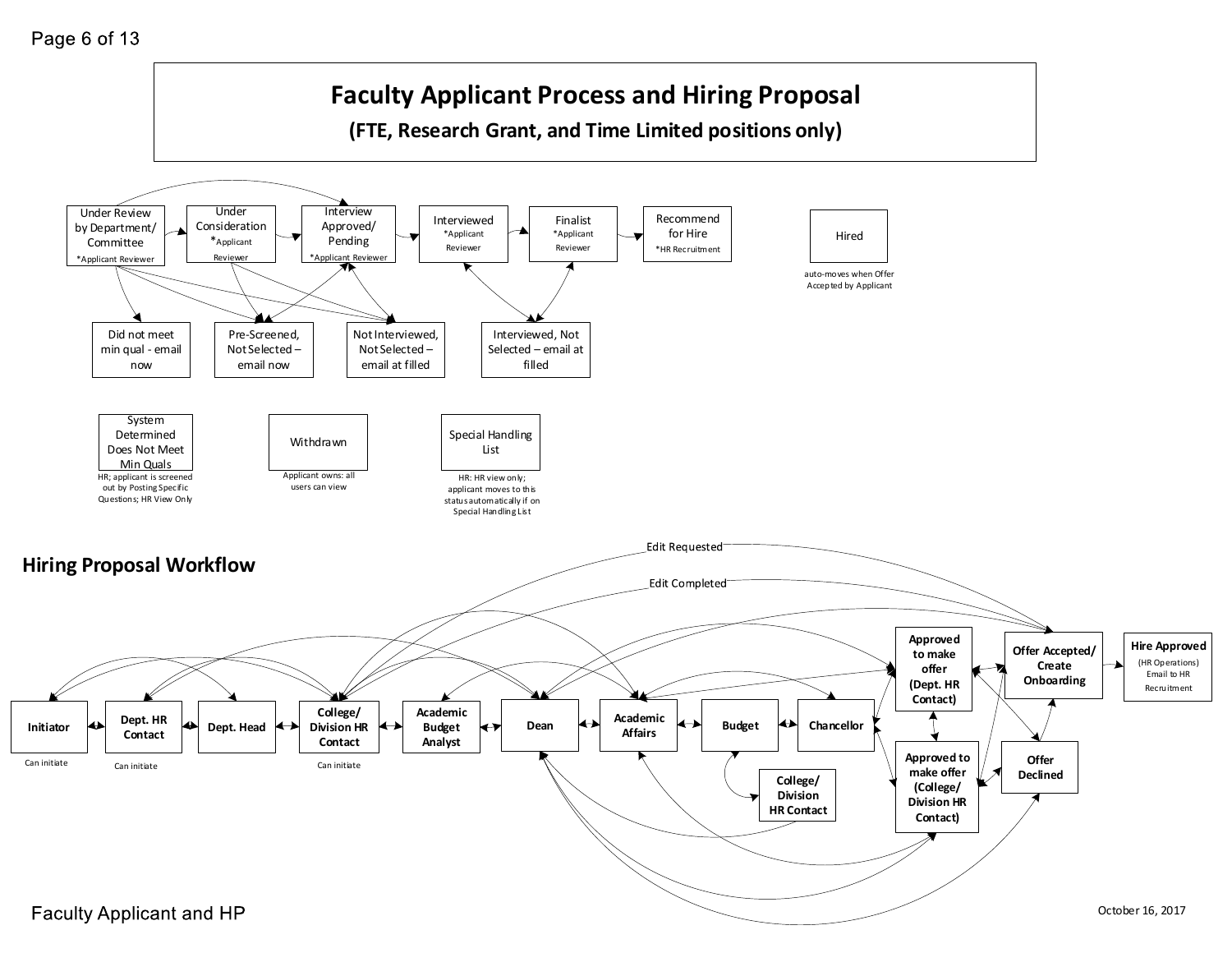



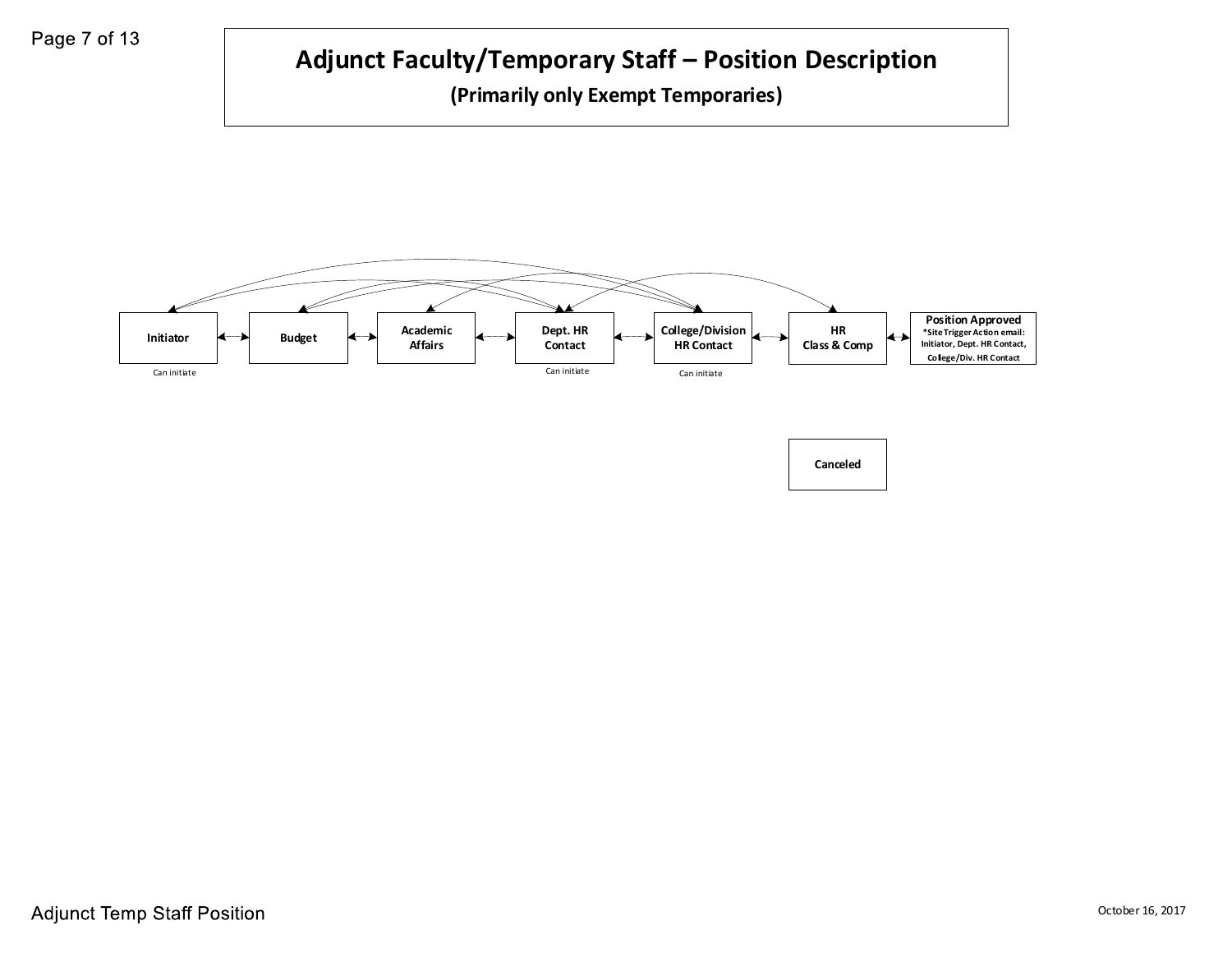## **Adjunct Faculty/Temporary Staff Posting**

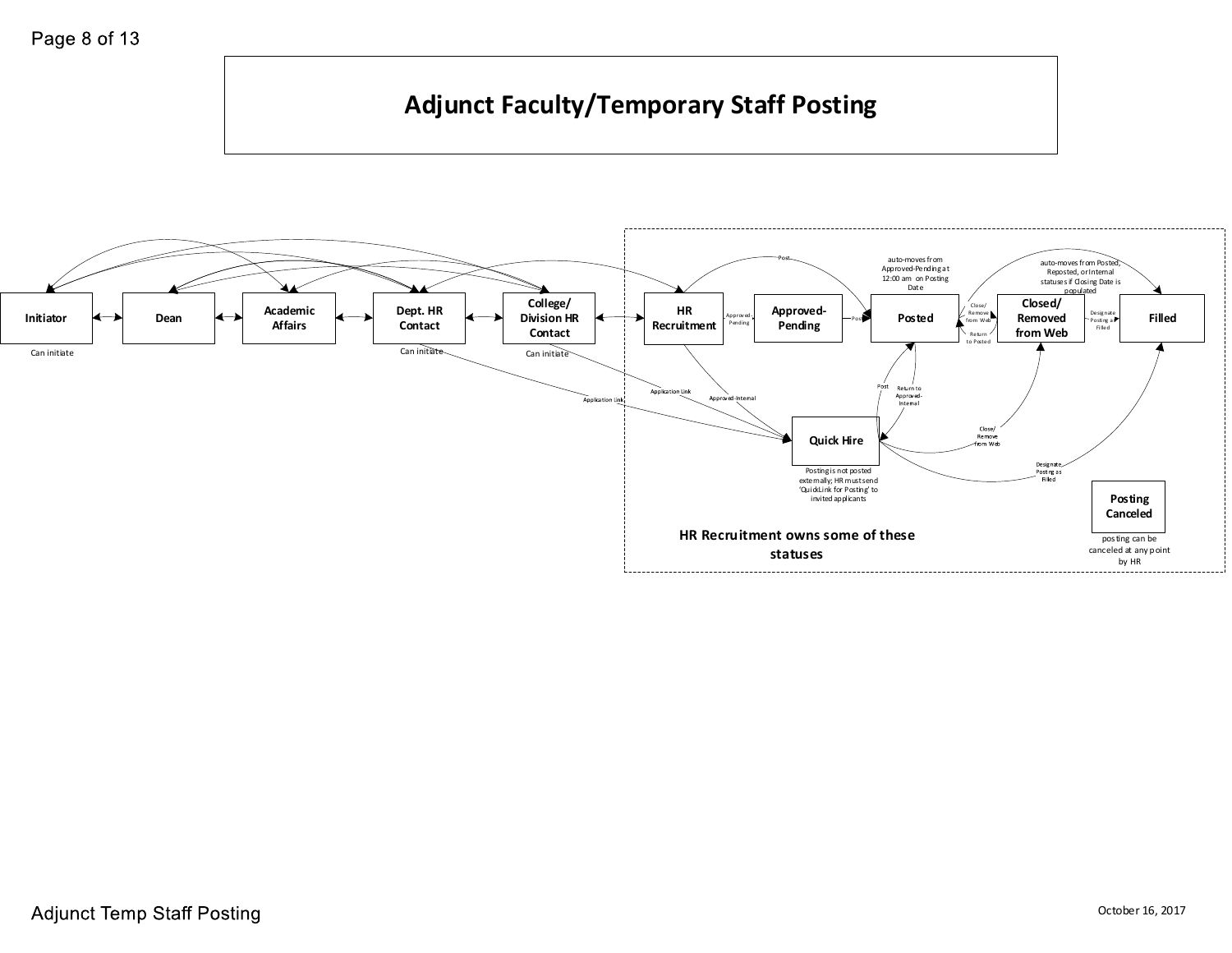## **Adjunct Faculty/Temporary Staff – Applicant Review**

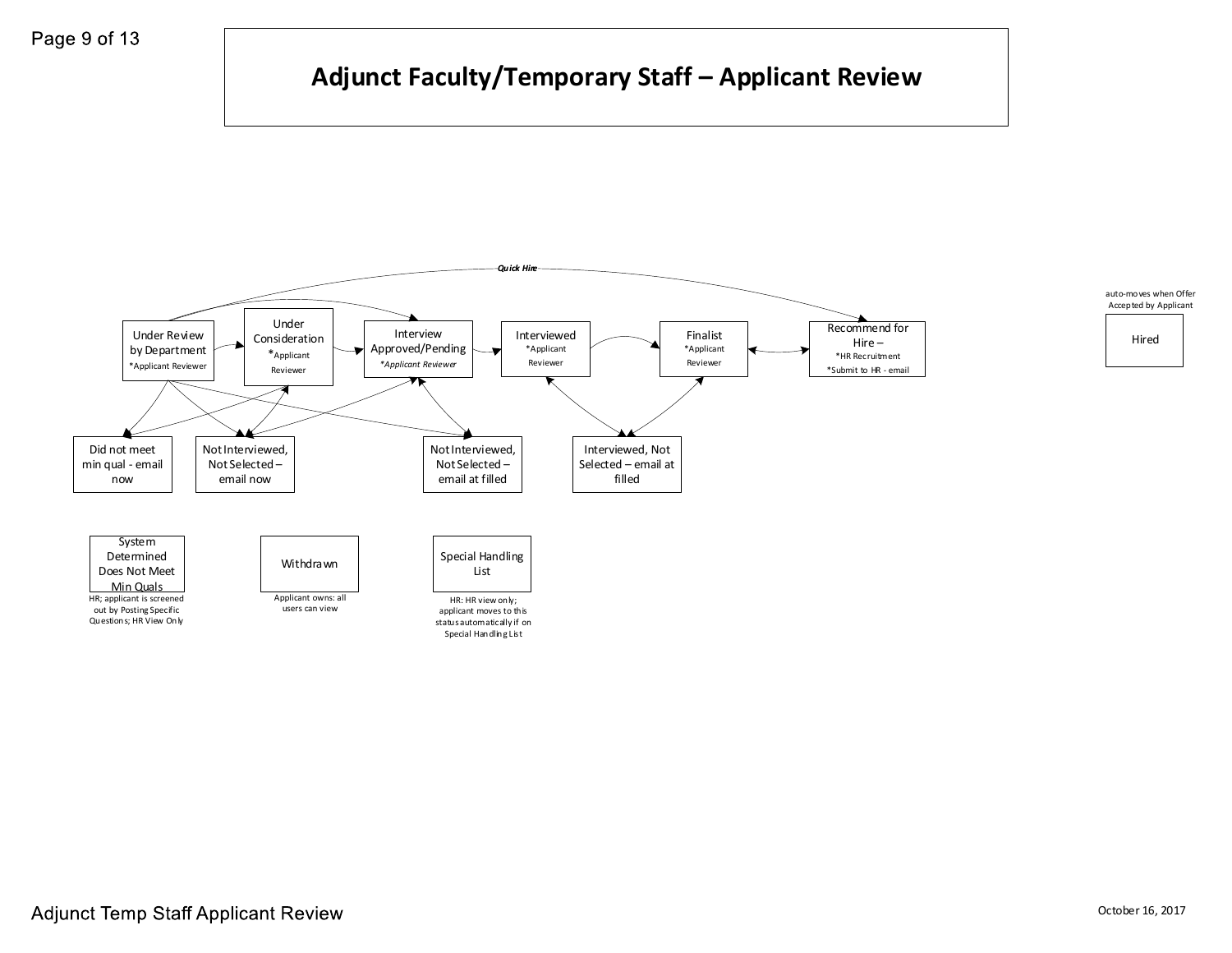



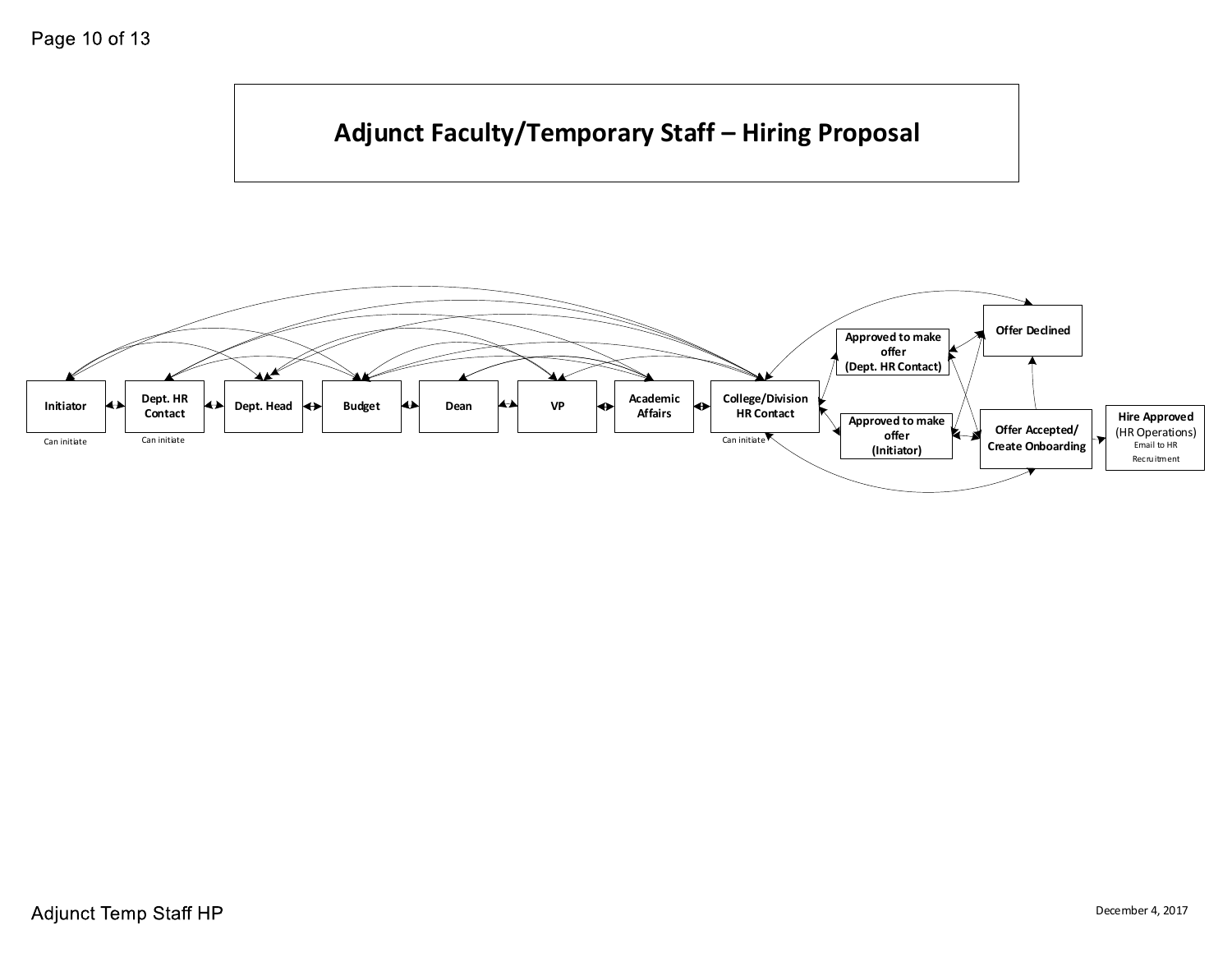#### **Student Posting** auto-moves from auto-moves from Posted, Approved-Pending at Reposted, or Internal 12:00 am on Posting statuses if Closing Date is<br>**Close d/** P<sup>opula</sup>ted Date **College/Division**  Close, Approved<sub>Posted</sub>
Posted **Department**   $-\frac{Approwed}{Pending}$ **HR Recruitment** Remove from Web Desig nate Posti ng a s Fi lled **Filled Removed Student Initiator** Post **HR Contact HR Contact Pending from Web** Return to Posted Can initiate Can initiate Can initiate /<br>Return to<br>Approved<br>Internal Approved-Internal Close/<br>Remove<br>-from Web **Internal Posting**  Designate<br>Posting as<br>Filled

**Posting Canceled**

**Student Posting Workflow**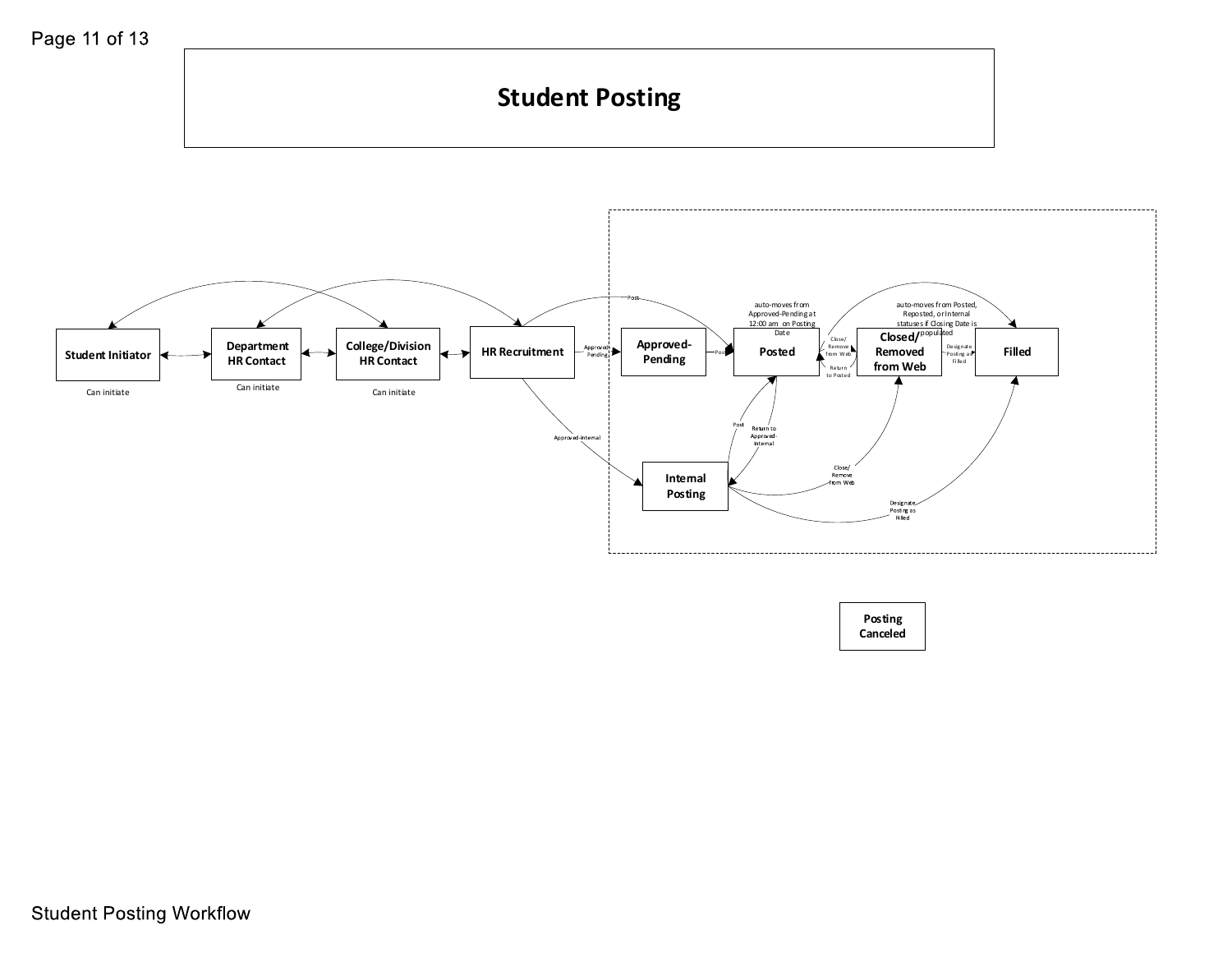### **Student Applicant Process and Hiring Proposal**

**Quick Hin** 

Hired

auto-moves when Offer Accepted by Applicant

**Applicant Workflow**  $-$ Student Initiator



#### **Hiring Proposal Workflow**